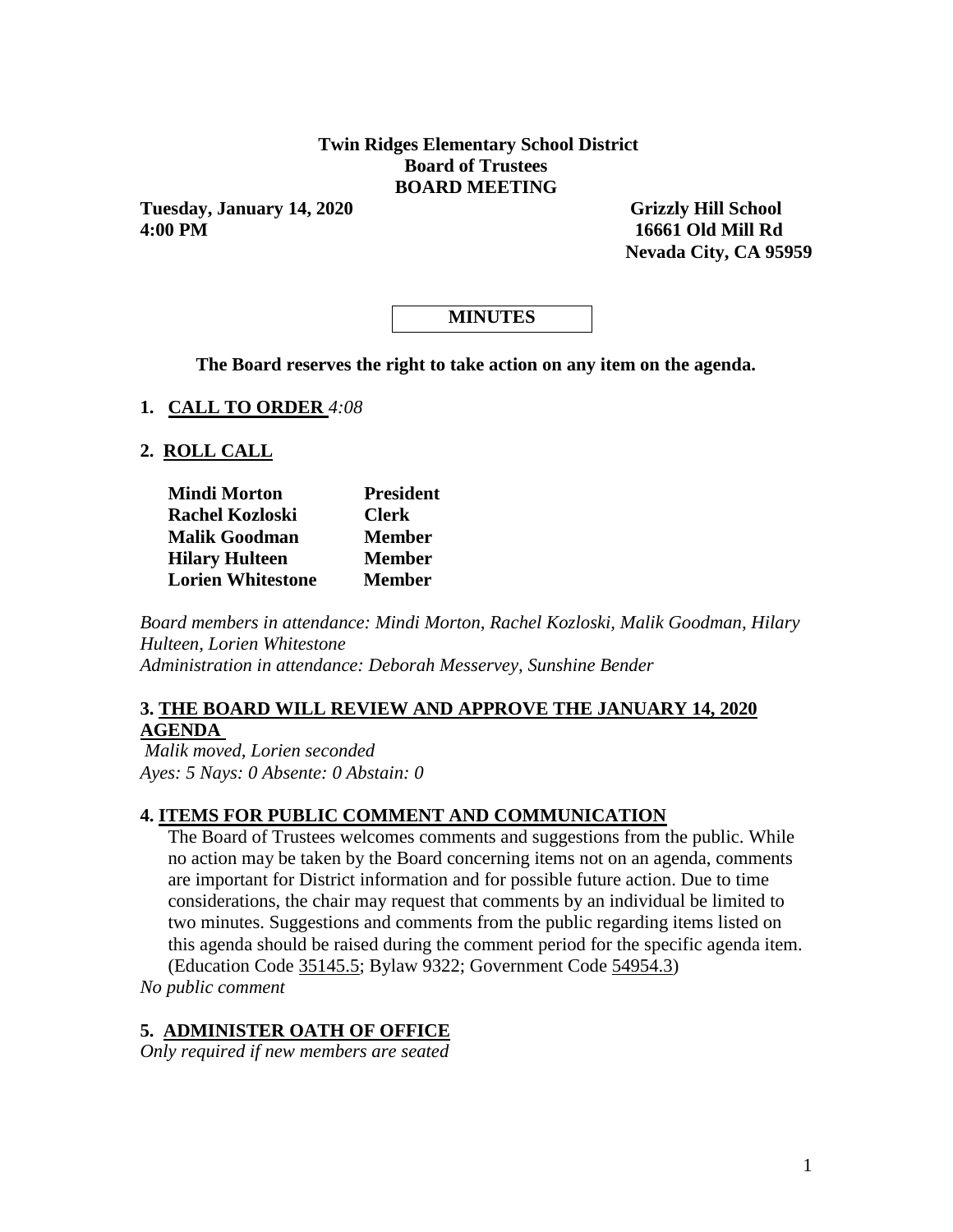# **6. CONSENT**

Consent items shall be items of a routine nature or items for which no Board discussion is anticipated and for which the Superintendent recommends approval. The public has a right to comment on any consent item. At the request of any member of the Board, any item on the consent agenda shall be removed and given individual consideration for action as a regular agenda item.

*Rachel moved, Malik seconded Ayes: 5 Nays: 0 Absente: 0 Abstain: 0* 

# **6.1 THE BOARD WILL REVIEW AND APPROVE THE MINUTES OF DECEMBER 10, 2019**

# **6.2 APPROVE WARRANTS**

# **7. FAMILY RESOURCE CENTER**

*Diana Pasquini had a discussion with the board of hesitation to start planning summer activities at the FRC. She asked for the copy of the Memorandum of Understanding (MOU) so she could present verification to NCSOS. She also would like to have a clearer understanding of insurance. The board is all in agreement the Diana can continue services at the FRC. They would also like to extend to Diana that any future discussions would include her in the discussion of any future use.* 

# **8. SCHOOL ACCOUNTABILITY REPORT CARD**

*The SARC report is a report that comes from the state with only financials and limited input from the Superintendent. Lorien moved, Rachel seconded Ayes: 5 Nays: 0 Absente: 0 Abstain: 0* 

### **9. AUDITOR PRESENTATION AND BOARD ACCEPTANCE OF THE 2018- 2019 ANNUAL FINANCIAL REPORT**

*Deborah presented the 2019 annual Findings. It was presented that there was 2 financial findings and 6 state compliance findings. The board would like to discuss the findings further at the board retreat to have a better understanding of what actions we will take to remedy the findings.*

*Rachel moved, Malik seconded Ayes: 5 Nays: 0 Absente: 0 Abstain: 0* 

### **10. APPROVAL OF 19-20 FIRST INTERIM BUDGET RESOLUTION #19-08**

Presentation of 2019-2020 First Interim Budget and approve resolution. The superintendent recommends approval. *Deborah presented the 2019-2020 First Interim Budget and it was approved for resolution. Lorien moved, Rachel seconded Ayes: 5 Nays: 0 Absente: 0 Abstain: 0 Roll call: Mindi Morton, Rachel Kozloski, Malik Goodman ,Hilary Hulteen Lorien Whitestone*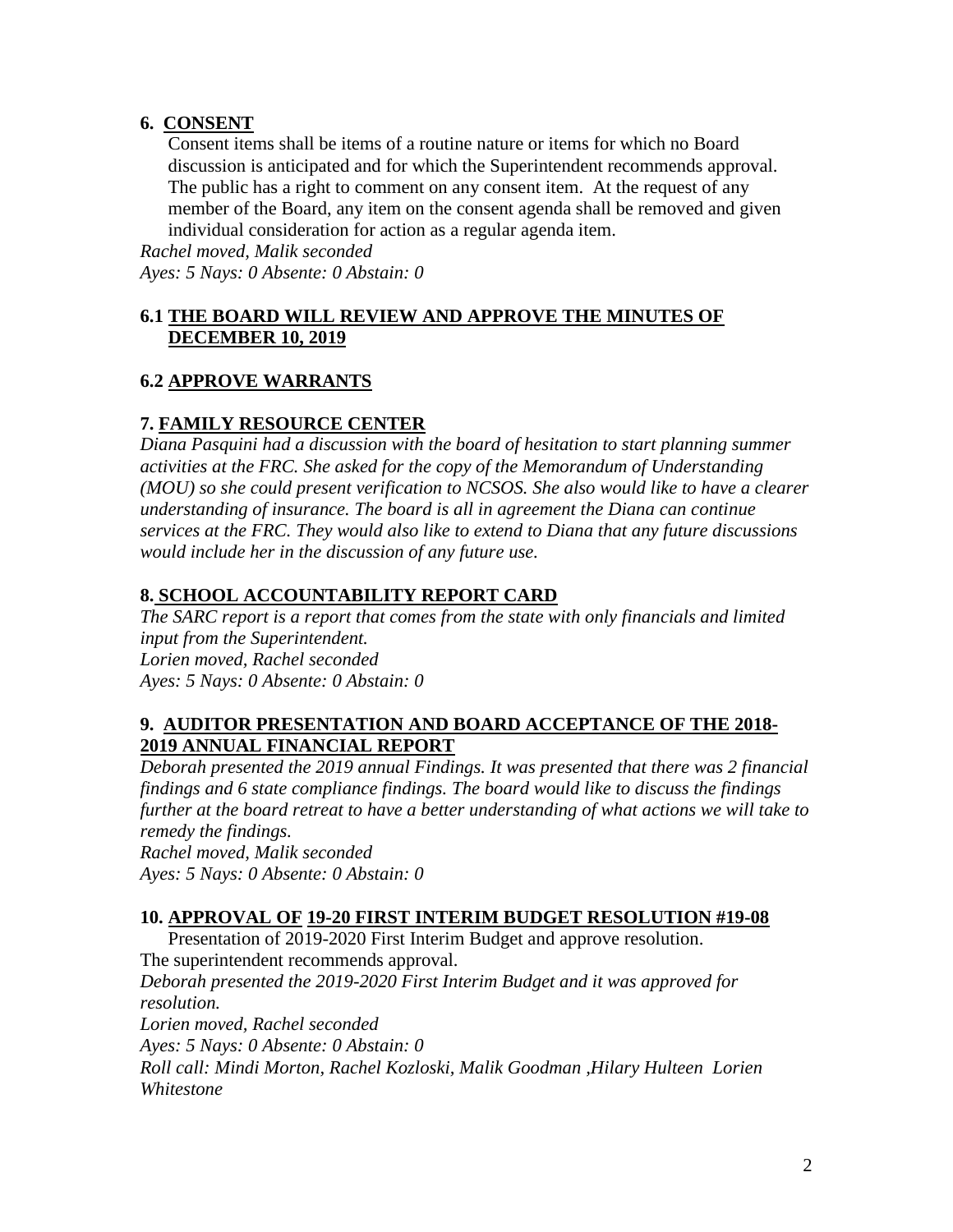## **11. TEACHERS REPORT**

*No teachers present. Starting February we would like teachers to sign up for a rotation monthly to present what is going on in their classrooms.* 

### a. Washington School Enrollment

| Grade               | --<br>T7 |  |  |  |  | <b>CONTRACTOR</b><br>''otar |
|---------------------|----------|--|--|--|--|-----------------------------|
| $C_{4}$<br>Students |          |  |  |  |  |                             |

### b. Grizzly Hill School Enrollment

| Grade           | TK/K                 | <u>_</u> | ັ |     |    |  | $\overline{\phantom{0}}$<br> | m<br>'otal |  |
|-----------------|----------------------|----------|---|-----|----|--|------------------------------|------------|--|
| <b>Students</b> | $\sim$ $\sim$<br>3/6 |          | ີ | 1 U | ⊥ື |  | `<br><b>.</b>                | oo<br>oο   |  |

### **12. COUNTY SUB PAY RATE INCREASE HALF DAY \$84 FULL DAY \$140**

*The board would like to match the county sub rate increase at this time but will discuss a slight increase at a later date if it impacts subs wanting to come to the school. Hilary moved, Lorien seconded Ayes: 5 Nays: 0 Absente: 0 Abstain: 0*

### **13.BOARD REPORTS**

*The Board had questions regarding update on what is the status on with the generator. Rachel talked about Washington's wind air quality tester. The kids have been really enjoying tracking the results of the device. The board asked about the possibilities of getting other schools involved with dances.* 

### **14. BOARD RETREAT**

*Retreat discussion talking points was provided by Lorien. The board was in agreement with what the list had entailed.* 

### **15. FUTURE AGENDA ITEMS**

*The board would like an update of the board policies timeline. The board would like to hold an emergency board meeting on January 29th at 3:00 pm regarding public employee evaluation.* 

**16. AJOURNMENT** *6:30*